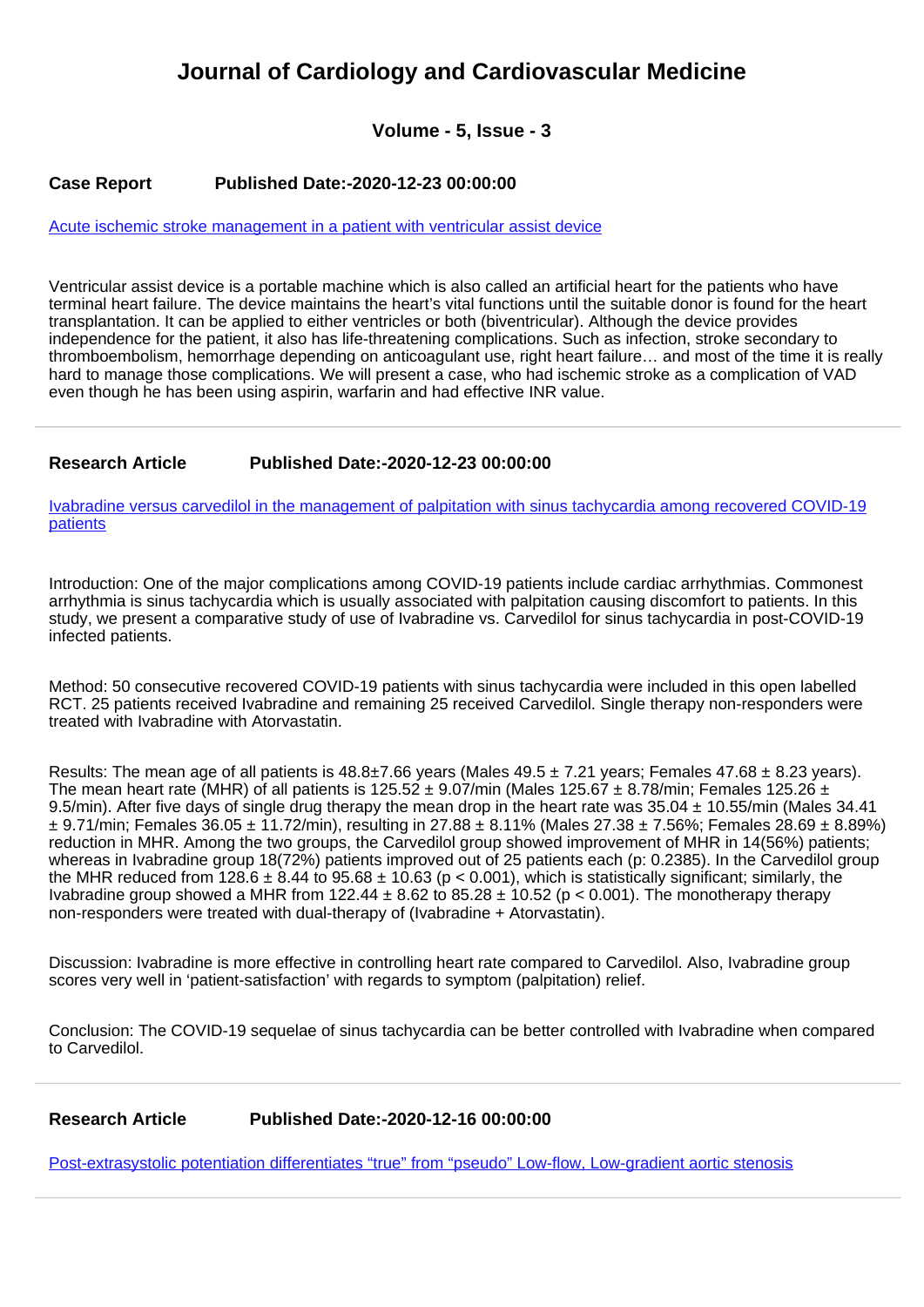Post-extrasystolic potentiation (PESP) is a marker of contractile reserve and refers to the augmentation of left ventricular contractility due to preload recruitment and rise in intracellular calcium following a premature beat. In this case report we show that PESP might be a safe and helpful aid to evaluate low flow, low gradient aortic stenosis and contractile reserve in the cathlab, thereby reducing the potential risk of complications associated with intravenous dobutamine evaluation and reducing unnecessary testing.

### **Research Article Published Date:-2020-10-02 00:00:00**

[Antibiotic induced changes to mitochondria result in potential contributions to carcinogenesis, heart pathologies,](https://www.cardiologymedjournal.com/articles/jccm-aid1104.pdf) [other medical conditions and ecosystem risks](https://www.cardiologymedjournal.com/articles/jccm-aid1104.pdf)

With the discovery by Calghatgi (2013) that three common antibiotics (Abs) increased mitochondrial reactive oxygen (ROS) and lipid peroxide (LP) and depleted their natural absorbant glutathione led me to investigate further the potential impacts of these genotoxic substances on carcinogenesis. The range of impacts on mitochondria and cellular DNA varied by antibiotic to those consistent with known prior contributions to carcinogenesis. Specific cancers probably increased by these changes were HCC, RCC (KCC), CRC, cancer of the esophagus. Tumor suppressor gene mutations resulting from LP were noteworthy in this regard and mutations induced in CRC were consistent with those found in carcinogenesis of CRC. In addition depression of short chain fatty acids in microbiomes were found which depress the immune system increasing risk of all cancers. Many cancers were increased according to epidemiological studies linking Abs with elevated odds ratios, with one concern in particular, fatal breast cancer. The impact of loss of functionality of the mitochondria was also linked to depression of the citric acid cycle and therefore ATP which deflected metabolism to glycolysis, the Warburg mechanism also increasing risk of all cancers, favoured by cancer cells. In conclusion, some portion of many cancer types are probably increased in likelihood by number, type and frequency of Abs treatment and chronic residue exposure which varies from individual to individual. This led me to propose a three pronged carcinogenesis mechanism for Abs. 1. Cancer critical mutations 2. Immune depression 3. loss of mitochondrial functionality leading to Warburg effects. Damage to mitochondria were also noted by common pesticides tested in China and cancer associations were also found for many pesticides supporting a similar contributory etiology. Heart health concerns were raised by these findings because of the myriad mitochondria in the heart and because of long term reliability needs. Studies suggesting hearts were affected by Abs and pesticide exposure were presented. Because of their geographical ubiquitousness and the huge range of diseases associated with mitochondrial dysfunction, antibiotics and pesticides and bacteriocidal biocides are of concern for biodiversity and life in general. I propose research steps to evaluate Abs safety and suggest directions for further research and make suggestions on ways to ameliorate Abs toxicity.

**Research Article Published Date:-2020-09-14 00:00:00**

[Clinical profile and surgical outcomes of children presenting with teratology of Fallot](https://www.cardiologymedjournal.com/articles/jccm-aid1103.pdf)